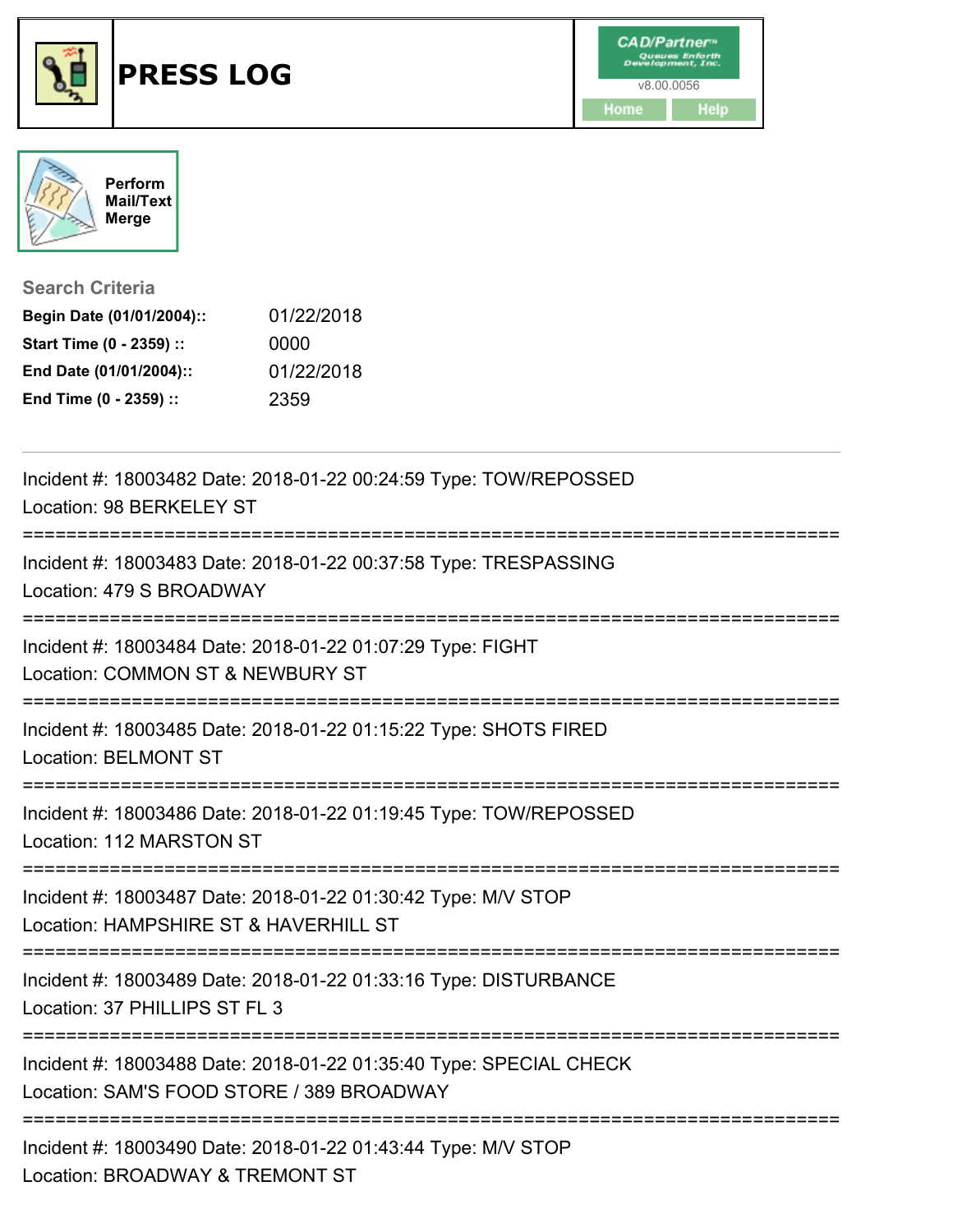| Incident #: 18003491 Date: 2018-01-22 01:45:44 Type: M/V STOP<br>Location: BROADWAY & LOWELL ST           |
|-----------------------------------------------------------------------------------------------------------|
| Incident #: 18003492 Date: 2018-01-22 01:48:07 Type: M/V STOP<br>Location: MANCHESTER ST & WASHINGTON ST  |
| Incident #: 18003493 Date: 2018-01-22 01:53:49 Type: FIGHT<br>Location: METHUEN ST & MILL ST              |
| Incident #: 18003494 Date: 2018-01-22 01:55:35 Type: VIO CITY ORD<br>Location: FLORENCE AV & HAVERHILL ST |
| Incident #: 18003495 Date: 2018-01-22 01:58:03 Type: M/V STOP<br>Location: LAWRENCE ST & MYRTLE ST        |
| Incident #: 18003496 Date: 2018-01-22 02:03:00 Type: M/V STOP<br>Location: BROADWAY & METHUEN ST          |
| Incident #: 18003498 Date: 2018-01-22 02:04:52 Type: A&B PAST<br>Location: COMMON ST & NEWBURY ST         |
| Incident #: 18003497 Date: 2018-01-22 02:04:58 Type: M/V STOP<br>Location: LAWRENCE ST & TRENTON ST       |
| Incident #: 18003499 Date: 2018-01-22 02:07:53 Type: M/V STOP<br>Location: 510 ESSEX ST                   |
| Incident #: 18003500 Date: 2018-01-22 02:14:18 Type: M/V STOP<br>Location: E HAVERHILL ST & ELM ST        |
| Incident #: 18003501 Date: 2018-01-22 02:15:32 Type: M/V STOP<br>Location: PARKER ST & SALEM ST           |
| Incident #: 18003502 Date: 2018-01-22 02:18:02 Type: M/V STOP<br>Location: CANAL ST & FRANKLIN ST         |
| Incident #: 18003503 Date: 2018-01-22 02:18:53 Type: LOUD NOISE<br>Location: 210 MARKET ST FL 3           |
| Incident #: 18003504 Date: 2018-01-22 02:21:02 Type: M/V STOP<br>Location: 83 RESERVOIR ST                |

===========================================================================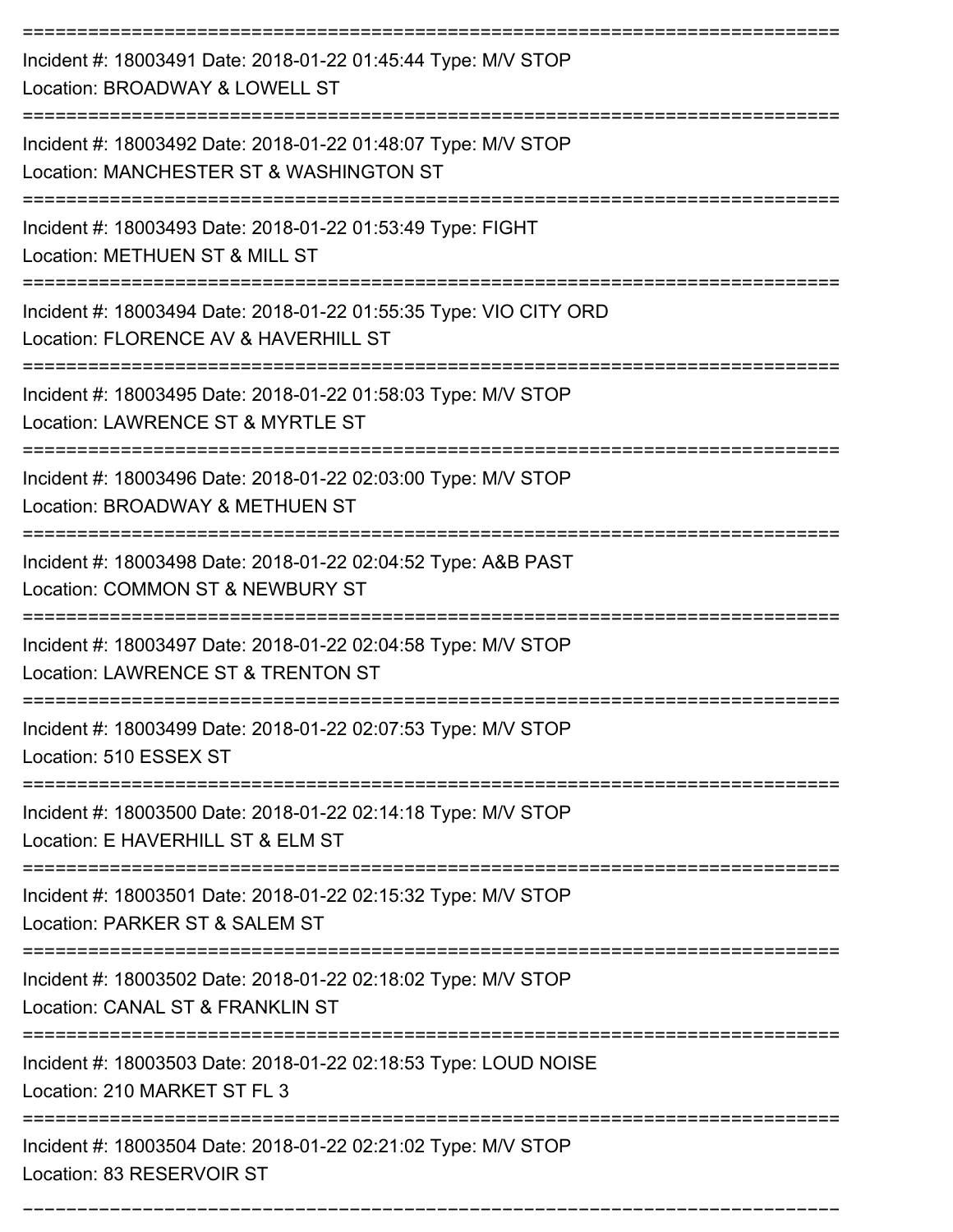| Incident #: 18003506 Date: 2018-01-22 02:25:30 Type: CK WELL BEING<br>Location: 68 DURSO AV                                                                                  |
|------------------------------------------------------------------------------------------------------------------------------------------------------------------------------|
| Incident #: 18003505 Date: 2018-01-22 02:25:47 Type: M/V STOP<br>Location: BROADWAY & GREEN ST                                                                               |
| Incident #: 18003507 Date: 2018-01-22 02:37:22 Type: M/V STOP<br>Location: FRANKLIN ST & LOWELL ST<br>:======================<br>------------                                |
| Incident #: 18003509 Date: 2018-01-22 02:46:23 Type: ALARM/BURG<br>Location: KMCKE / 84 WALNUT ST<br>==================================                                      |
| Incident #: 18003508 Date: 2018-01-22 02:46:29 Type: M/V STOP<br>Location: DURSO AV & WINTHROP AV                                                                            |
| Incident #: 18003510 Date: 2018-01-22 02:49:00 Type: M/V STOP<br>Location: TRIPOLI BAKERY INC / 106 COMMON ST<br>==============================<br>------------------------- |
| Incident #: 18003511 Date: 2018-01-22 03:10:46 Type: ALARM/BURG<br>Location: 273 S UNION ST                                                                                  |
| Incident #: 18003512 Date: 2018-01-22 03:23:51 Type: M/V STOP<br>Location: CANAL ST & MILL ST                                                                                |
| Incident #: 18003513 Date: 2018-01-22 03:51:41 Type: VIO CITY ORD<br>Location: 51 STEARNS AV                                                                                 |
| Incident #: 18003514 Date: 2018-01-22 04:03:51 Type: NOISE ORD<br>Location: 133 UNION ST FL 1                                                                                |
| Incident #: 18003515 Date: 2018-01-22 06:17:52 Type: DOMESTIC/PROG<br>Location: 302 MARKET ST                                                                                |
| Incident #: 18003517 Date: 2018-01-22 06:45:25 Type: NOISE ORD<br>Location: 193 PROSPECT ST FL 3                                                                             |
| Incident #: 18003516 Date: 2018-01-22 06:46:22 Type: M/V STOP<br>Location: JAMAICA ST & S UNION ST                                                                           |
| Incident #: 18003518 Date: 2018-01-22 06:49:18 Type: MEDIC SUPPORT<br>Location: 347 HAMPSHIRE ST #2                                                                          |
|                                                                                                                                                                              |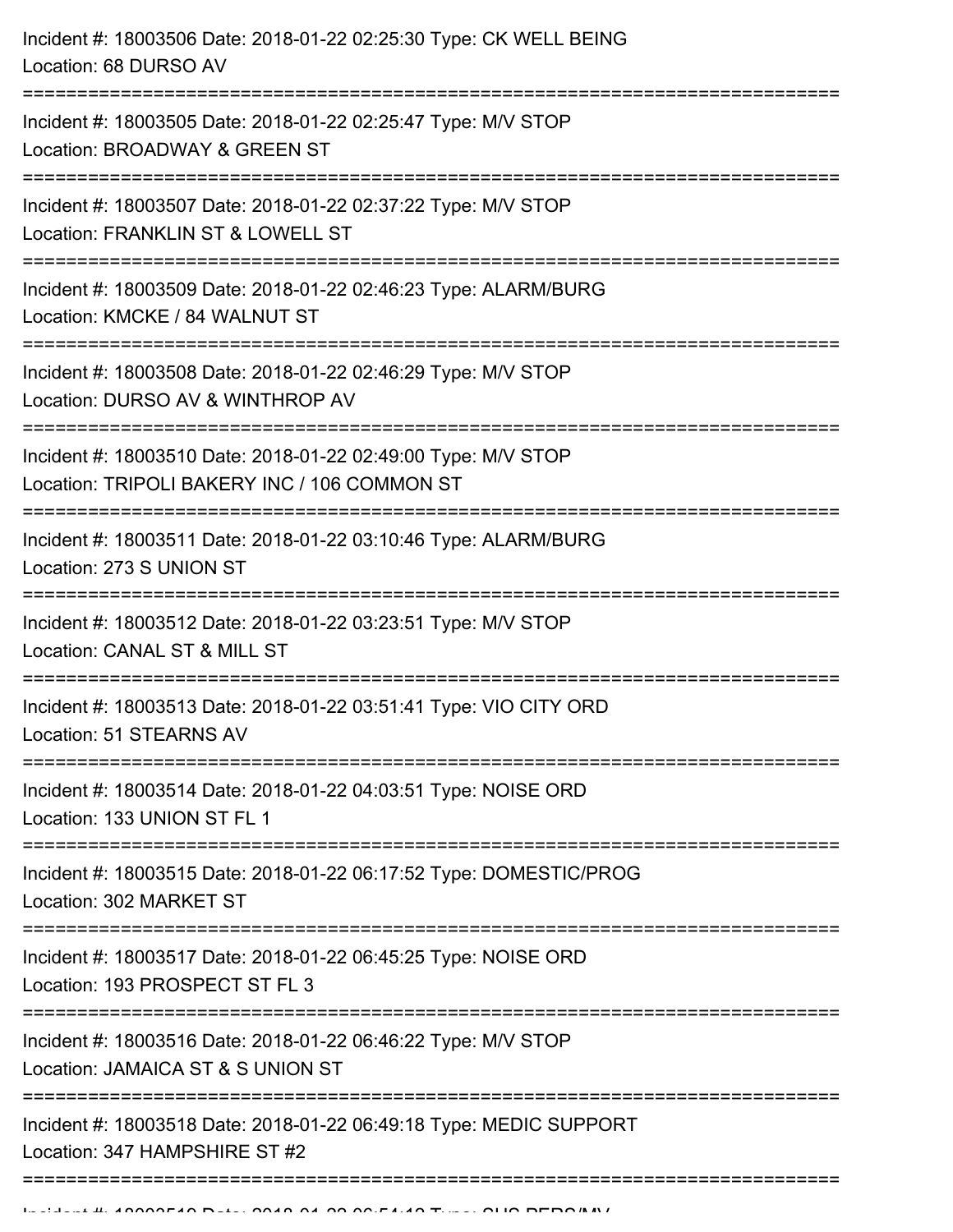| Location: SUNOCO SERVICE, SANCHEZ / 599 BROADWAY                                                                  |
|-------------------------------------------------------------------------------------------------------------------|
| Incident #: 18003520 Date: 2018-01-22 06:54:50 Type: THREATS<br>Location: 133 LAWRENCE ST                         |
| Incident #: 18003521 Date: 2018-01-22 07:17:45 Type: MEDIC SUPPORT<br>Location: 1 GORHAM ST                       |
| Incident #: 18003522 Date: 2018-01-22 07:18:08 Type: ALARM/BURG<br>Location: HISPANIC SPA CHURCH / 198 S BROADWAY |
| Incident #: 18003523 Date: 2018-01-22 07:24:23 Type: M/V STOP<br>Location: HAMPSHIRE ST & HAVERHILL ST            |
| Incident #: 18003524 Date: 2018-01-22 07:38:30 Type: M/V STOP<br>Location: AVON ST & BRUCE ST                     |
| Incident #: 18003525 Date: 2018-01-22 07:45:33 Type: DISTURBANCE<br>Location: BUCKLEY STATION / 270 COMMON ST     |
| Incident #: 18003526 Date: 2018-01-22 07:50:37 Type: MEDIC SUPPORT<br>Location: WEATHERBEE SCHOOL / 75 NEWTON ST  |
| Incident #: 18003527 Date: 2018-01-22 07:52:31 Type: CK WELL BEING<br>Location: 46 LORING ST                      |
| Incident #: 18003528 Date: 2018-01-22 08:01:41 Type: AUTO ACC/NO PI<br>Location: 131 WOODLAND ST                  |
| Incident #: 18003529 Date: 2018-01-22 08:04:13 Type: B&E/PAST<br>Location: 1 UNION / 1 UNION ST                   |
| Incident #: 18003530 Date: 2018-01-22 08:13:43 Type: INVEST CONT<br>Location: 19 BUNKERHILL ST                    |
| Incident #: 18003531 Date: 2018-01-22 08:15:47 Type: AUTO ACC/NO PI<br>Location: 109 FERRY ST                     |
| Incident #: 18003532 Date: 2018-01-22 08:32:44 Type: INVEST CONT<br>Location: 296 PROSPECT ST                     |
| Incident #: 18003533 Date: 2018-01-22 08:40:06 Type: MEDIC SUPPORT                                                |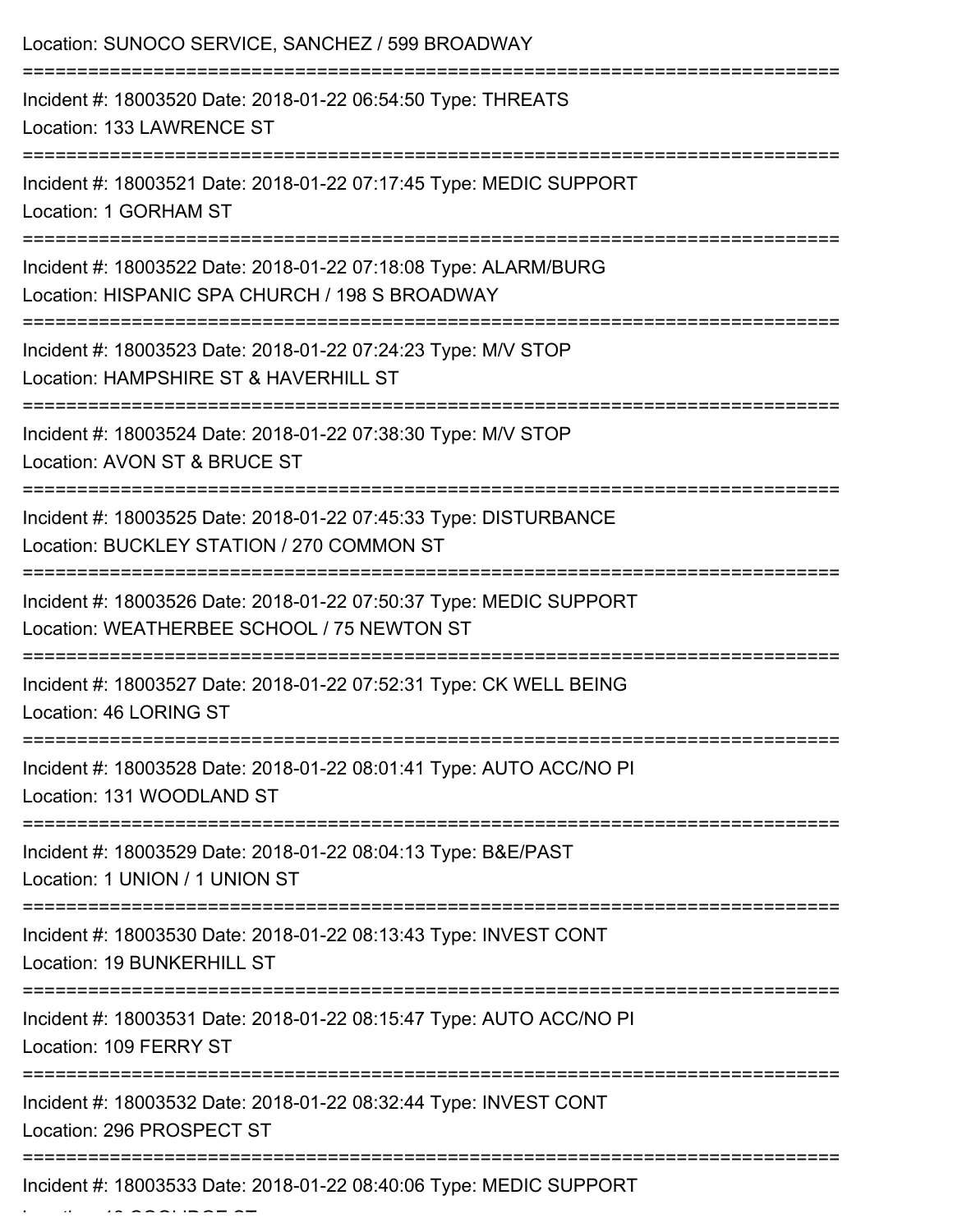| Incident #: 18003534 Date: 2018-01-22 08:46:42 Type: STOL/MV/PAS<br>Location: 6 GRAFTON ST                                    |
|-------------------------------------------------------------------------------------------------------------------------------|
| Incident #: 18003535 Date: 2018-01-22 08:51:06 Type: ASSSIT AMBULANC<br>Location: 4 BAILEY ST #D                              |
| Incident #: 18003536 Date: 2018-01-22 08:55:50 Type: CK WELL BEING<br>Location: 172 LAWRENCE ST                               |
| Incident #: 18003537 Date: 2018-01-22 09:07:17 Type: CK WELL BEING<br>Location: 11 SUMMER ST #5 FL 503                        |
| Incident #: 18003538 Date: 2018-01-22 09:08:37 Type: UNWANTEDGUEST<br>Location: 229 ANDOVER ST #APT4                          |
| Incident #: 18003539 Date: 2018-01-22 09:17:25 Type: KEEP PEACE<br>Location: 229 ANDOVER ST                                   |
| Incident #: 18003542 Date: 2018-01-22 09:36:40 Type: STOLEN PROP<br>Location: 9 GROTON ST                                     |
| Incident #: 18003540 Date: 2018-01-22 09:37:30 Type: ANIMAL COMPL<br>Location: LAWRENCE GENERAL HOSPITAL / 1 GENERAL ST       |
| Incident #: 18003541 Date: 2018-01-22 09:37:54 Type: INVESTIGATION<br>Location: 90 LOWELL ST                                  |
| Incident #: 18003543 Date: 2018-01-22 09:54:03 Type: AUTO ACC/NO PI<br>Location: CROSS ST & HAMPSHIRE ST                      |
| Incident #: 18003544 Date: 2018-01-22 10:01:56 Type: PARK & WALK<br>Location: BRADFORD ST & BROADWAY                          |
| ===================<br>Incident #: 18003546 Date: 2018-01-22 10:03:01 Type: ALARM/BURG<br>Location: GANGI RESD / 181 FERRY ST |
| Incident #: 18003545 Date: 2018-01-22 10:03:11 Type: TOW OF M/V<br>Location: 145 WEST ST                                      |
| Incident #: 18003547 Date: 2018-01-22 10:05:25 Type: INVESTIGATION                                                            |

Location: 14 SARGENT ST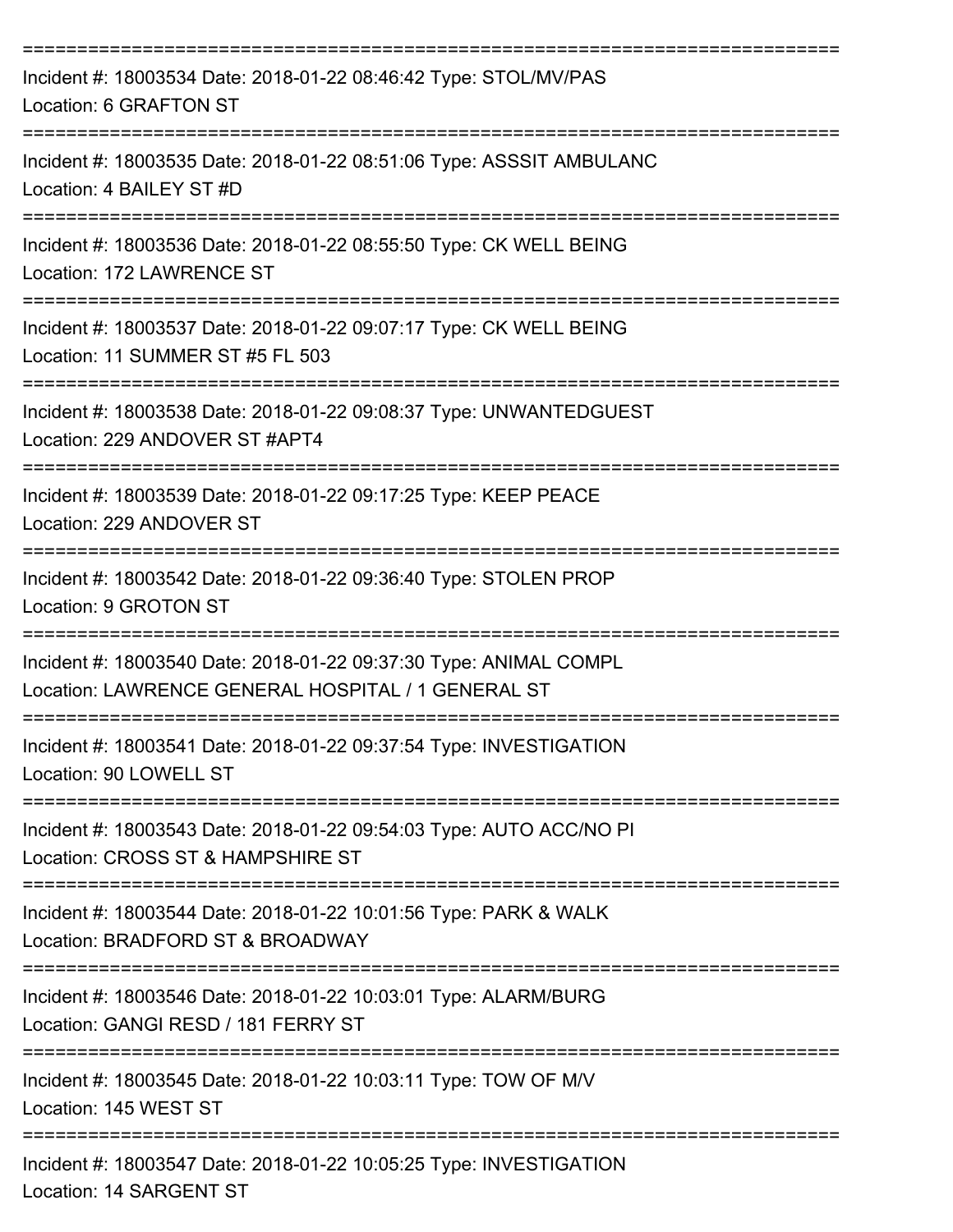| Incident #: 18003548 Date: 2018-01-22 10:21:45 Type: DOMESTIC/PROG<br>Location: 91 NEWBURY ST FL 2NDFL                      |
|-----------------------------------------------------------------------------------------------------------------------------|
| Incident #: 18003549 Date: 2018-01-22 10:22:21 Type: INVESTIGATION<br>Location: 58 MYRTLE ST                                |
| Incident #: 18003550 Date: 2018-01-22 10:29:13 Type: TOW/REPOSSED<br>Location: 591 HOWARD ST                                |
| Incident #: 18003551 Date: 2018-01-22 10:41:44 Type: M/V STOP<br>Location: 97 SALEM ST                                      |
| Incident #: 18003552 Date: 2018-01-22 10:44:24 Type: MEDIC SUPPORT<br>Location: 176 SANBORN ST<br>------------------------- |
| Incident #: 18003553 Date: 2018-01-22 10:46:09 Type: GENERAL SERV<br>Location: 17 BIGELOW ST                                |
| Incident #: 18003554 Date: 2018-01-22 10:52:05 Type: SUICIDE ATTEMPT<br>Location: 7 PILGRIM RD                              |
| Incident #: 18003555 Date: 2018-01-22 11:04:35 Type: MISSING PERS<br>Location: 18 LEA ST #3 FL 3                            |
| Incident #: 18003556 Date: 2018-01-22 11:08:47 Type: INVEST CONT<br>Location: 108 ABBOTT ST                                 |
| Incident #: 18003557 Date: 2018-01-22 11:20:22 Type: LOST PROPERTY<br>Location: 96 SARATOGA ST                              |
| Incident #: 18003558 Date: 2018-01-22 11:43:08 Type: SUS PERS/MV<br>Location: HAVERHILL ST & MILTON ST                      |
| Incident #: 18003559 Date: 2018-01-22 12:06:00 Type: INVEST CONT<br>Location: 90 BROADWAY                                   |
| Incident #: 18003560 Date: 2018-01-22 12:07:35 Type: M/V STOP<br>Location: AMES ST & PEARL ST                               |
| Incident #: 18003561 Date: 2018-01-22 12:19:44 Type: LOST PROPERTY<br>Location: 43 AMES ST                                  |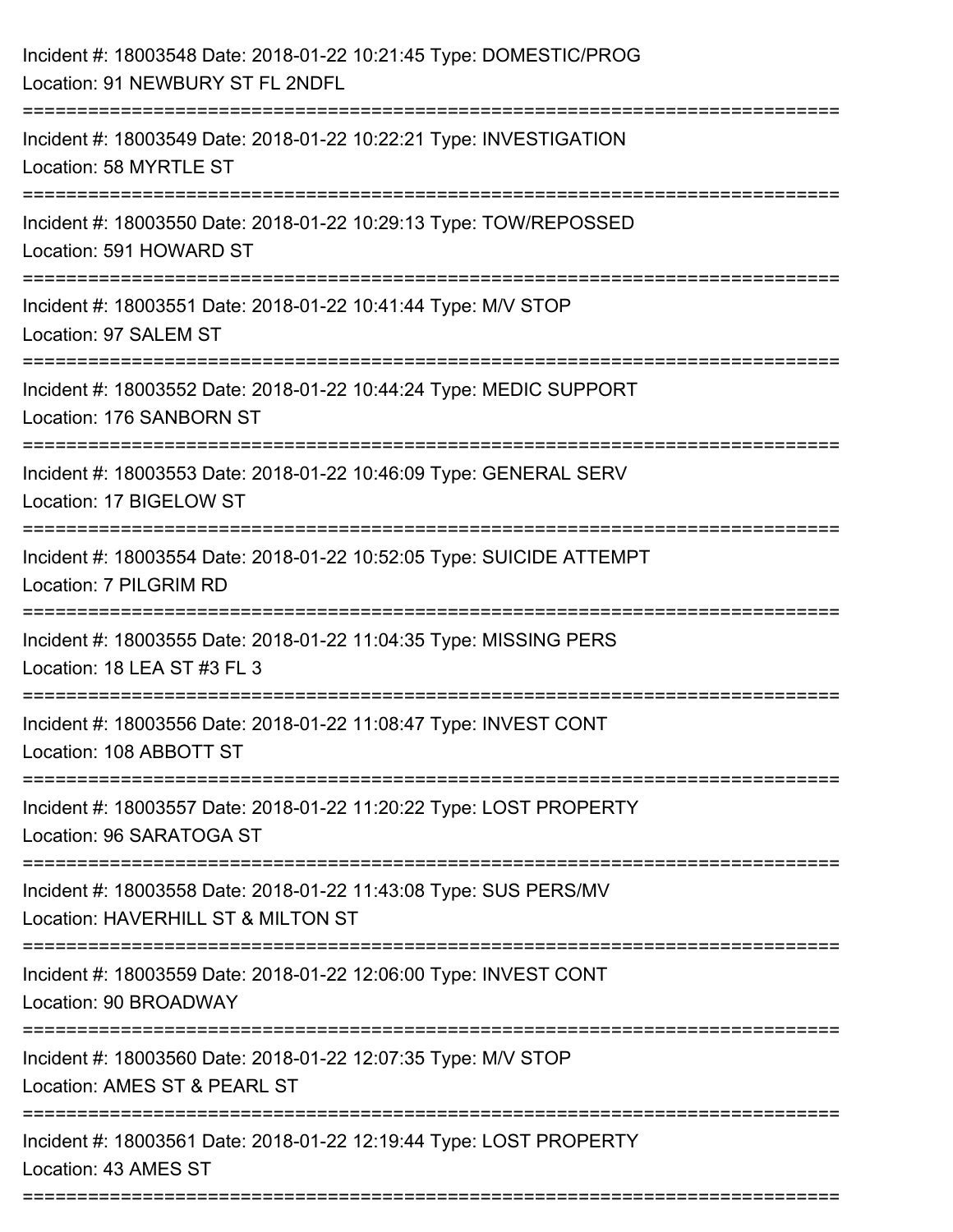| Incident #: 18003562 Date: 2018-01-22 12:22:46 Type: AUTO ACC/PI<br>Location: HAVERHILL ST & LAWRENCE ST                    |
|-----------------------------------------------------------------------------------------------------------------------------|
| Incident #: 18003563 Date: 2018-01-22 12:24:28 Type: SUS PERS/MV<br>Location: ESSEX ST & JACKSON ST                         |
| Incident #: 18003564 Date: 2018-01-22 12:27:54 Type: M/V STOP<br><b>Location: ESSEX ST</b>                                  |
| Incident #: 18003565 Date: 2018-01-22 12:40:16 Type: MISSING PERS<br>Location: 25 BEVEL ST                                  |
| Incident #: 18003566 Date: 2018-01-22 13:02:43 Type: MISSING PERS<br>Location: 600 ESSEX ST                                 |
| Incident #: 18003567 Date: 2018-01-22 13:03:49 Type: M/V STOP<br>Location: ANDOVER ST & OSGOOD ST                           |
| Incident #: 18003568 Date: 2018-01-22 13:05:16 Type: M/V STOP<br>Location: NEWBURY ST & SUMMER ST<br>:===================== |
| Incident #: 18003569 Date: 2018-01-22 13:16:12 Type: M/V STOP<br>Location: E HAVERHILL ST & JOSEPHINE AV                    |
| Incident #: 18003570 Date: 2018-01-22 13:24:13 Type: COUNTERFEIT<br>Location: HAFFNER'S GAS STATION / 69 PARKER ST          |
| Incident #: 18003571 Date: 2018-01-22 13:28:37 Type: DISTURBANCE<br>Location: RINSE CYCLE LAUNDROMAT / 344 BROADWAY         |
| Incident #: 18003572 Date: 2018-01-22 13:29:47 Type: GENERAL SERV<br>Location: LAWRENCE DISTRICT COURT / 2 APPLETON ST      |
| Incident #: 18003573 Date: 2018-01-22 13:33:18 Type: UNWANTEDGUEST<br>Location: 442 ESSEX ST                                |
| Incident #: 18003574 Date: 2018-01-22 13:46:05 Type: SUS PERS/MV<br>Location: EUTAW ST & FITZ ST                            |
| Incident #: 18003575 Date: 2018-01-22 13:53:13 Type: DOMESTIC/PROG<br>Location: 41 COOLIDGE ST FL 1STFL                     |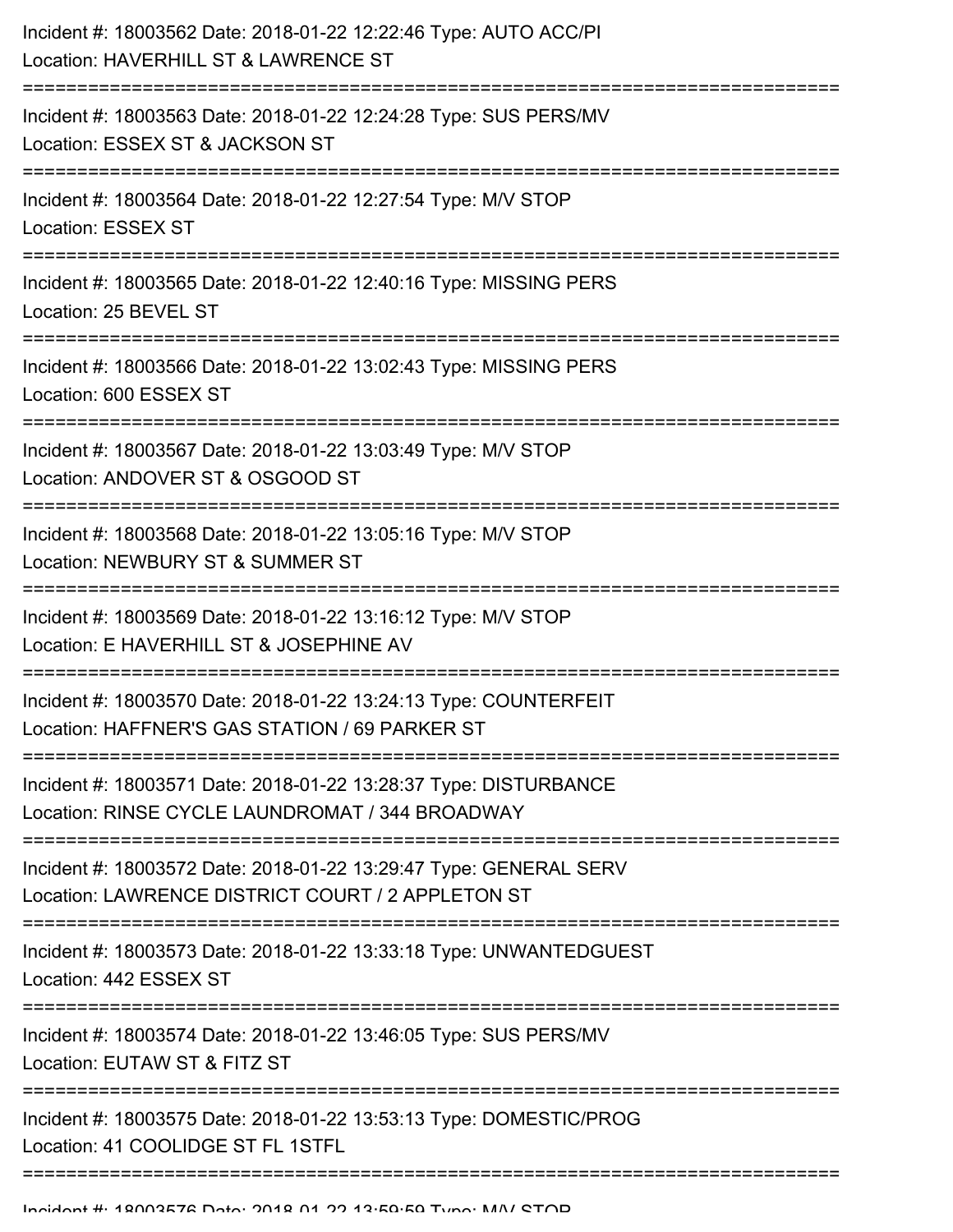Location: 465 BROADWAY

| Incident #: 18003577 Date: 2018-01-22 14:03:10 Type: M/V STOP<br>Location: 5 EUTAW ST                                                |
|--------------------------------------------------------------------------------------------------------------------------------------|
| Incident #: 18003578 Date: 2018-01-22 14:09:40 Type: MAL DAMAGE<br>Location: 32 HALL ST #1 FL 1                                      |
| Incident #: 18003579 Date: 2018-01-22 14:21:41 Type: M/V STOP<br>Location: CROSS ST & MANCHESTER ST                                  |
| Incident #: 18003580 Date: 2018-01-22 14:27:04 Type: M/V STOP<br>Location: 70 BERKELEY ST                                            |
| Incident #: 18003581 Date: 2018-01-22 14:31:19 Type: M/V STOP<br><b>Location: 11 LAWRENCE ST</b>                                     |
| Incident #: 18003582 Date: 2018-01-22 14:35:23 Type: M/V STOP<br><b>Location: BUNKERHILL ST</b>                                      |
| Incident #: 18003583 Date: 2018-01-22 14:40:42 Type: SEX OFFENDER<br>Location: 38 FULTON ST                                          |
| Incident #: 18003584 Date: 2018-01-22 14:45:04 Type: INVEST CONT<br>Location: 222 ESSEX ST                                           |
| Incident #: 18003585 Date: 2018-01-22 14:48:18 Type: INVEST CONT<br>Location: 206 LAWRENCE ST                                        |
| Incident #: 18003586 Date: 2018-01-22 14:59:14 Type: M/V STOP<br>Location: GUILMETTE SCHOOL / 80 BODWELL ST                          |
| Incident #: 18003587 Date: 2018-01-22 15:20:26 Type: GUN CALL<br>Location: COMMON ST & JACKSON ST                                    |
| ===============================<br>Incident #: 18003588 Date: 2018-01-22 15:21:22 Type: AUTO ACC/NO PI<br>Location: 638 HAVERHILL ST |
| Incident #: 18003589 Date: 2018-01-22 15:38:37 Type: SUS PERS/MV<br>Location: 303 HAMPSHIRE ST                                       |
| Incident #: 18003590 Date: 2018-01-22 15:45:06 Type: AUTO ACC/NO PI                                                                  |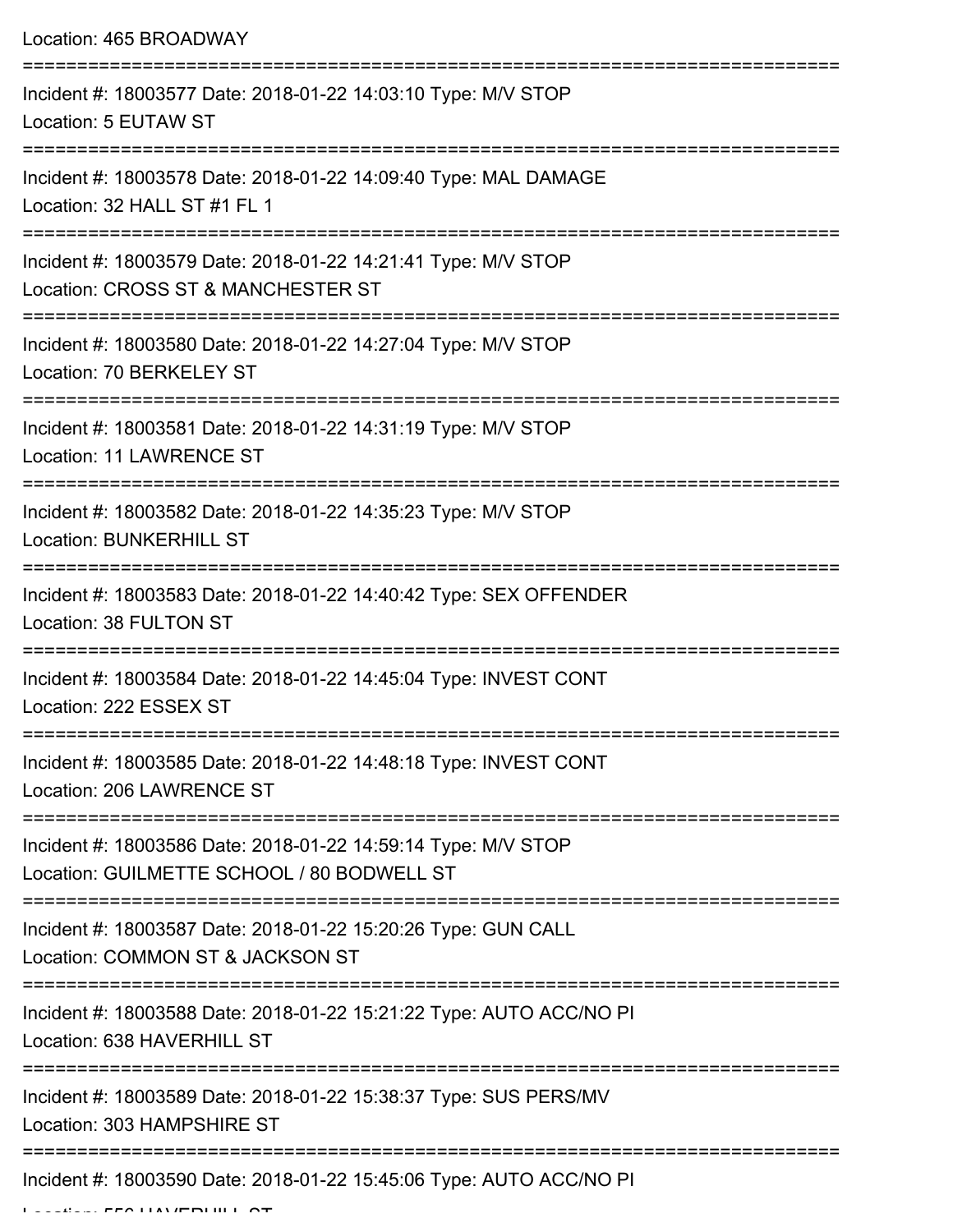| Incident #: 18003591 Date: 2018-01-22 15:52:57 Type: AUTO ACC/NO PI<br>Location: 283 WATER ST                                                                                                         |
|-------------------------------------------------------------------------------------------------------------------------------------------------------------------------------------------------------|
| Incident #: 18003592 Date: 2018-01-22 15:59:14 Type: SUS PERS/MV<br>Location: LOWELL ST & OXFORD ST                                                                                                   |
| Incident #: 18003593 Date: 2018-01-22 16:01:27 Type: DISTURBANCE<br>Location: 7ELEVEN / 360 BROADWAY                                                                                                  |
| Incident #: 18003594 Date: 2018-01-22 16:04:16 Type: SUS PERS/MV<br>Location: LOAN USA / 92 BROADWAY                                                                                                  |
| Incident #: 18003595 Date: 2018-01-22 16:10:26 Type: TOW OF M/V<br>Location: 32 HALL ST                                                                                                               |
| Incident #: 18003596 Date: 2018-01-22 16:16:19 Type: INVESTIGATION<br>Location: 90 LOWELL ST                                                                                                          |
| Incident #: 18003597 Date: 2018-01-22 16:30:04 Type: MEDIC SUPPORT<br>Location: 12 METHUEN ST #2 FL 2                                                                                                 |
| Incident #: 18003598 Date: 2018-01-22 16:40:34 Type: MV/BLOCKING<br>Location: 329 HAVERHILL ST                                                                                                        |
| Incident #: 18003599 Date: 2018-01-22 17:07:31 Type: TOW OF M/V<br>Location: 30 SUMMER ST                                                                                                             |
| ======================================<br>-------------------------<br>Incident #: 18003600 Date: 2018-01-22 17:08:53 Type: ALARM/BURG<br>Location: GLENN ST ASSOCIATES LOADING DOCK / 148 SHEPARD ST |
| Incident #: 18003601 Date: 2018-01-22 17:14:29 Type: ALARM/BURG<br>Location: FREEDOM TIRE / 160 S BROADWAY                                                                                            |
| ==================================<br>Incident #: 18003602 Date: 2018-01-22 17:22:19 Type: AUTO ACC/PED<br>Location: 182 PARKER ST                                                                    |
| Incident #: 18003603 Date: 2018-01-22 17:32:18 Type: DISTURBANCE<br>Location: 73-75 BROOKFIELD ST                                                                                                     |
| Incident #: 18003604 Date: 2018-01-22 17:33:39 Type: LIC PLATE STO<br>Location: 181 WEST ST                                                                                                           |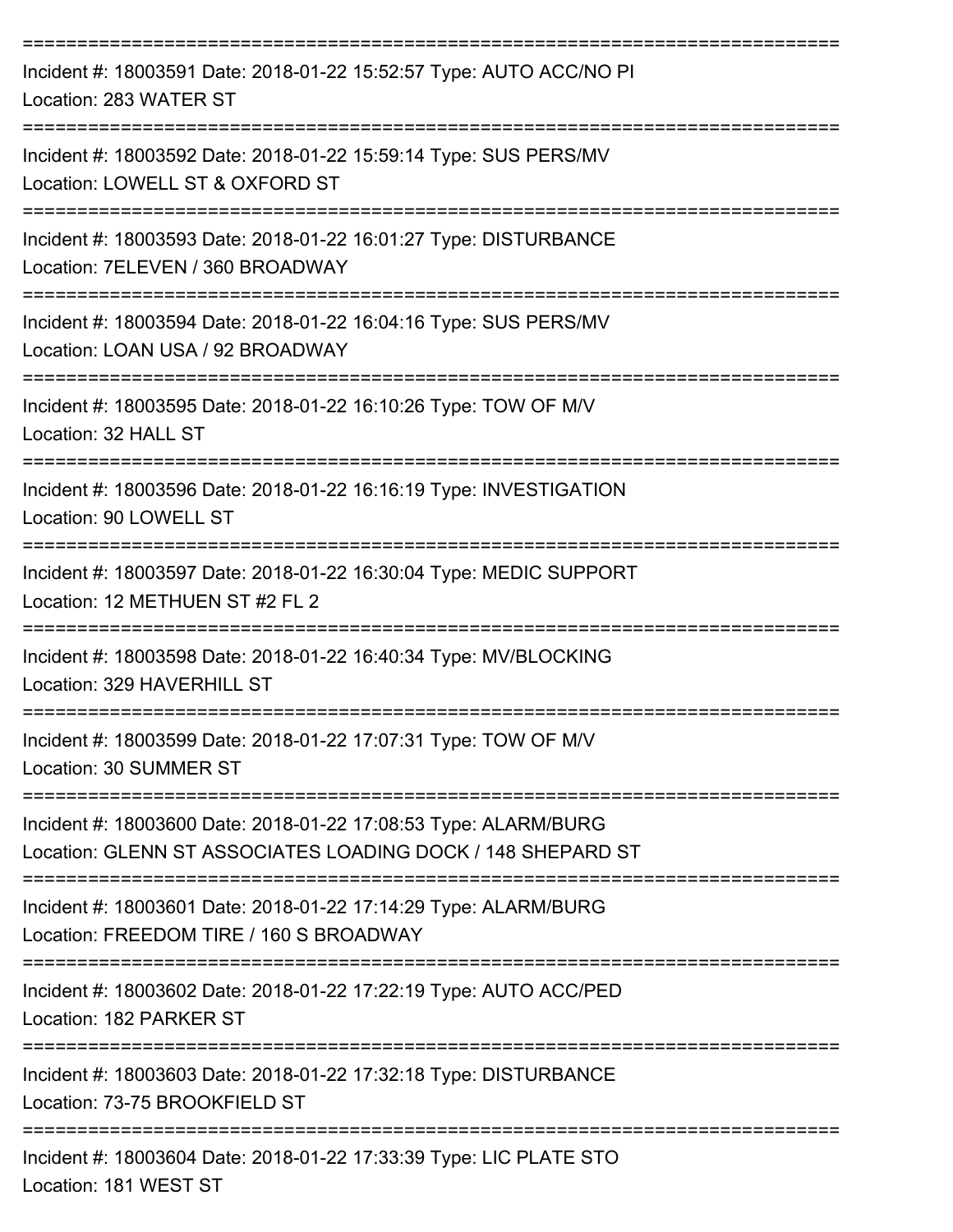| Incident #: 18003605 Date: 2018-01-22 17:36:14 Type: SUS PERS/MV<br>Location: 21 CAMDEN ST                                           |
|--------------------------------------------------------------------------------------------------------------------------------------|
| ------------------------<br>Incident #: 18003606 Date: 2018-01-22 17:44:16 Type: AUTO ACC/NO PI<br>Location: HAVERHILL ST & WHITE ST |
| Incident #: 18003607 Date: 2018-01-22 17:52:56 Type: DISTURBANCE<br>Location: 5 BRADFORD ST FL 1                                     |
| Incident #: 18003610 Date: 2018-01-22 17:58:09 Type: HIT & RUN M/V<br>Location: MERRIMACK ST & PARKER ST                             |
| Incident #: 18003608 Date: 2018-01-22 18:01:52 Type: INVEST CONT<br>Location: 100 FRANKLIN ST                                        |
| Incident #: 18003609 Date: 2018-01-22 18:08:38 Type: ALARM/BURG<br>Location: GLENN ST MOBIL / 91 GLENN ST                            |
| Incident #: 18003611 Date: 2018-01-22 18:14:28 Type: COURT DOC SERVE<br>Location: 353 ELM ST #510                                    |
| Incident #: 18003612 Date: 2018-01-22 18:55:37 Type: LOCKOUT<br>Location: 61 MIDDLEBURY ST                                           |
| Incident #: 18003613 Date: 2018-01-22 19:10:07 Type: M/V STOP<br>Location: ELM ST & HAMPSHIRE ST                                     |
| Incident #: 18003614 Date: 2018-01-22 19:14:28 Type: ALARM/BURG<br>Location: BATISTA RESIDENCE / 138 S UNION ST #3                   |
| Incident #: 18003615 Date: 2018-01-22 19:17:37 Type: INVESTIGATION<br>Location: 62 BROOKFIELD ST #3                                  |
| Incident #: 18003616 Date: 2018-01-22 19:22:23 Type: M/V STOP<br>Location: HANCOCK ST & MELROSE TER                                  |
| Incident #: 18003617 Date: 2018-01-22 19:30:10 Type: M/V STOP<br>Location: HANCOCK ST & MELROSE TER                                  |
| Incident #: 18003618 Date: 2018-01-22 19:56:07 Type: SUS PERS/MV<br>Location: 104 THORNTON ST                                        |
|                                                                                                                                      |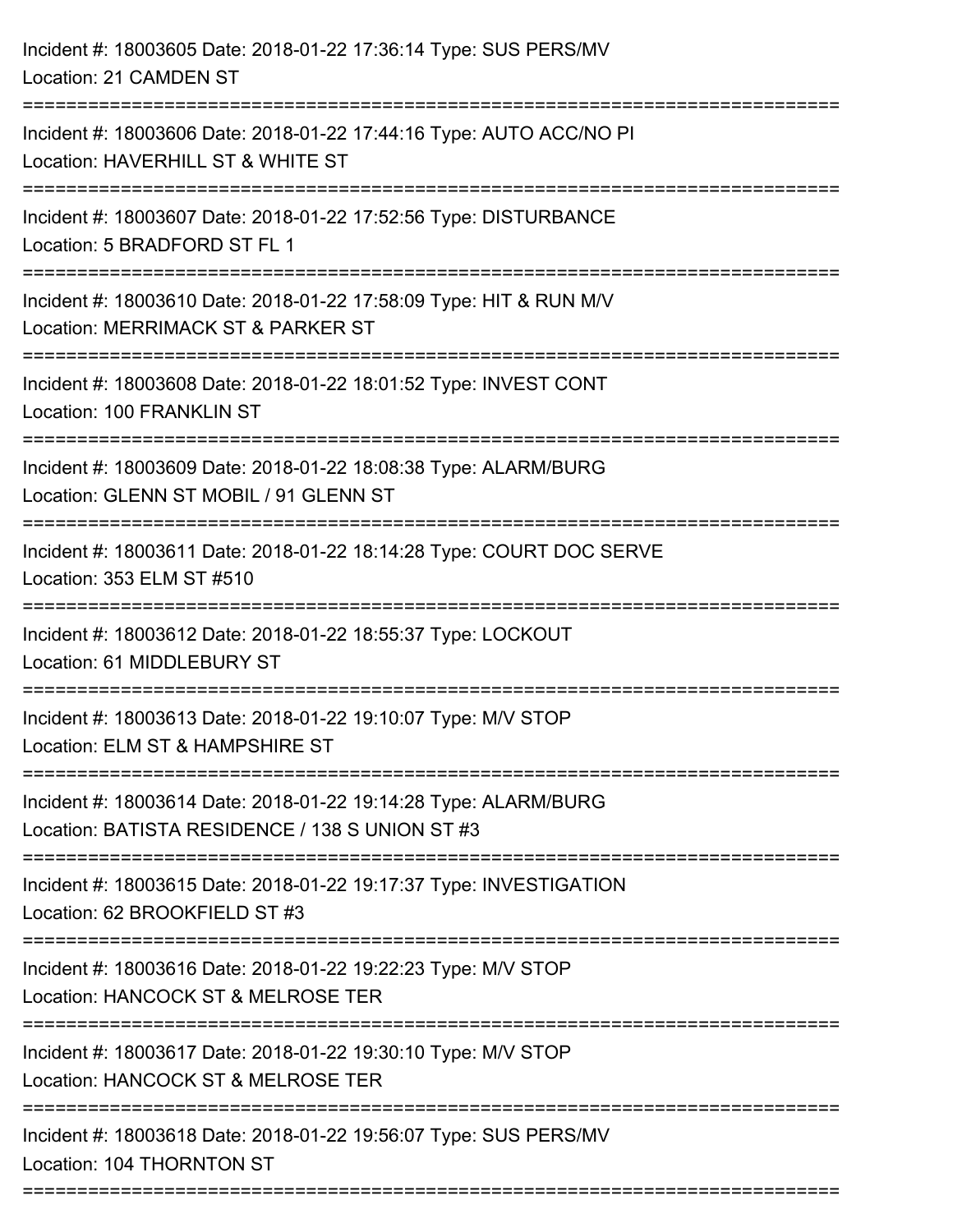| Location: HAVERHILL ST & NEWBURY ST                                                                                                                    |
|--------------------------------------------------------------------------------------------------------------------------------------------------------|
| Incident #: 18003620 Date: 2018-01-22 20:02:08 Type: TOW/REPOSSED<br>Location: 27 ORCHARD ST                                                           |
| Incident #: 18003621 Date: 2018-01-22 20:10:05 Type: HIT & RUN M/V<br>Location: 368 WATER ST                                                           |
| Incident #: 18003622 Date: 2018-01-22 21:06:41 Type: GENERAL SERV<br>Location: RITA HALL APARTMENTS / 490 HAMPSHIRE ST<br>:=========================== |
| Incident #: 18003623 Date: 2018-01-22 21:15:21 Type: M/V STOP<br>Location: CANAL ST & MARSTON ST                                                       |
| Incident #: 18003624 Date: 2018-01-22 21:20:41 Type: M/V STOP<br>Location: GENERAL ST & PROSPECT ST                                                    |
| Incident #: 18003625 Date: 2018-01-22 21:27:21 Type: M/V STOP<br>Location: 9 HANCOCK ST<br>=======================                                     |
| Incident #: 18003626 Date: 2018-01-22 21:29:10 Type: COURT DOC SERVE<br>Location: 67 BROMFIELD ST #2                                                   |
| Incident #: 18003627 Date: 2018-01-22 21:32:53 Type: M/V STOP<br>Location: APPLETON ST & ESSEX ST                                                      |
| Incident #: 18003628 Date: 2018-01-22 21:50:51 Type: M/V STOP<br>Location: HAMPSHIRE ST & LOWELL ST                                                    |
| Incident #: 18003629 Date: 2018-01-22 21:55:13 Type: M/V STOP<br>Location: ALDER ST & HAMPSHIRE ST                                                     |
| Incident #: 18003630 Date: 2018-01-22 21:56:14 Type: M/V STOP<br>Location: FRANKLIN ST & METHUEN ST                                                    |
| Incident #: 18003631 Date: 2018-01-22 21:59:13 Type: M/V STOP<br>Location: CHESTER ST & S BROADWAY                                                     |
| Incident #: 18003632 Date: 2018-01-22 22:08:25 Type: M/V STOP<br>Location: PARK ST & TRENTON ST                                                        |
| Incident #: 18003633 Date: 2018-01-22 22:20:13 Type: ALARM/BURG                                                                                        |